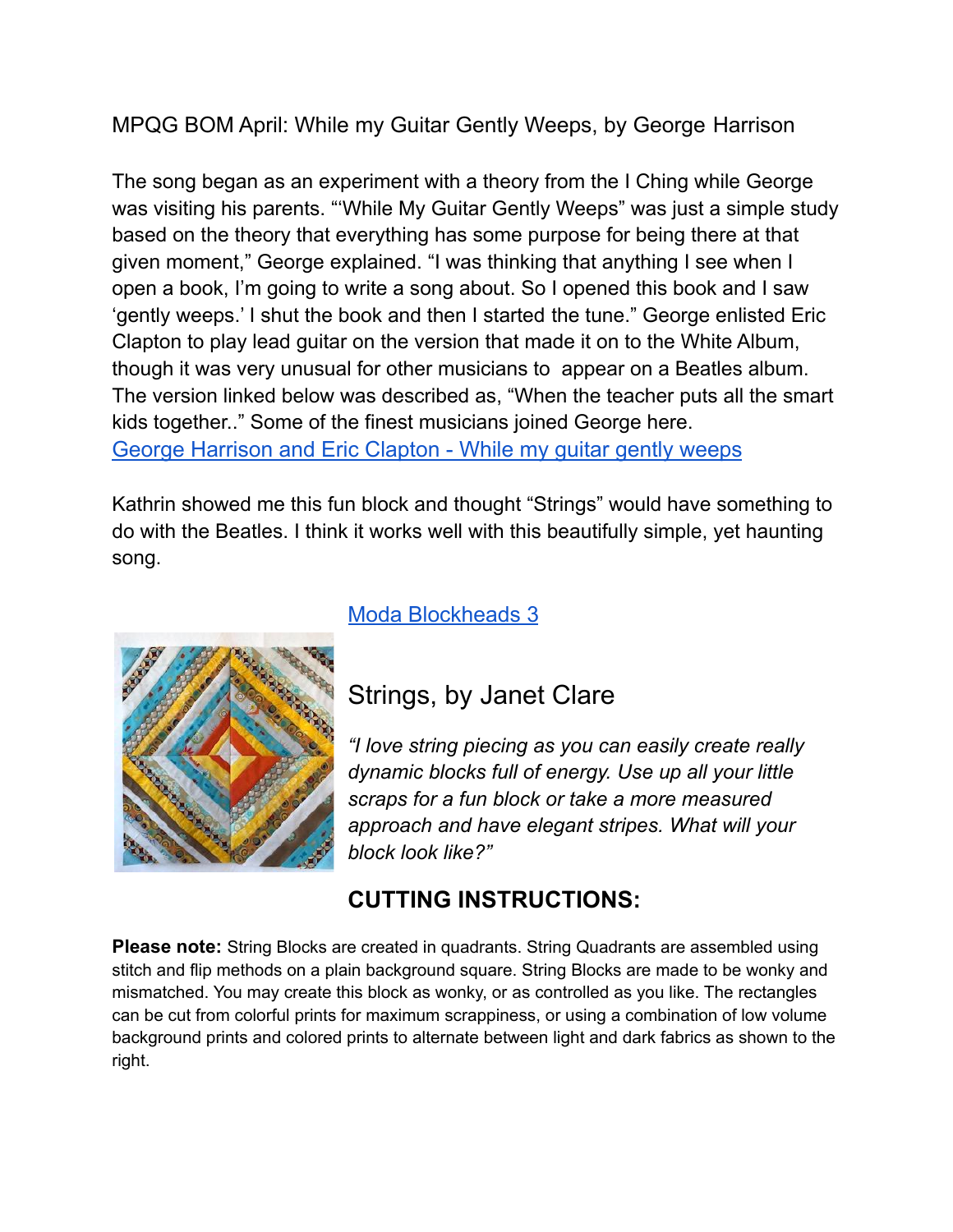| Base Square:<br>Use either plain solid squares<br>of fabric or muslin for the Base<br>Squares. | Cut (4) 6 $1/2$ " x<br>6 1/2" squares. | Cut (4) $9 \frac{1}{2}$ x<br>$912$ " squares. |
|------------------------------------------------------------------------------------------------|----------------------------------------|-----------------------------------------------|
|                                                                                                |                                        |                                               |

| Cut an assortment of rectangles<br>within the approximate ranges<br>listed. | Ranging from:<br>$1" - 2"$ wide<br>and | Ranging from:<br>$1" - 2"$ wide<br>and |
|-----------------------------------------------------------------------------|----------------------------------------|----------------------------------------|
| Length and width may vary<br>depending on your desired<br>block appearance. | $4\sqrt{2} - 10$ "<br>long.            | $41/2" - 14"$<br>long.                 |

#### **ASSEMBLY INSTRUCTIONS:**

- 1. Blocks are assembled using a method in which you stitch assorted rectangles onto base squares by stitching, flipping and pressing until the entire base square is covered. Place (1) long A rectangle with (1) base square diagonally as shown. The right side of the A rectangle should be facing upward. Ensure that the corners of the base square are covered by the A rectangle completely before proceeding. Pin the diagonal A rectangle in place.
- 2. Select another A rectangle. Place the new A rectangle right sides together and edges aligned with the pinned A rectangle. Ensure that it is placed so that once it's sewn, it will cover the edges of the base square.
- 3. Sew the A rectangles and the base square together using a 1⁄4" seam, following the edges of the A rectangles.
- 4. Once sewn, press the last sewn A rectangle away from the center of the base square and to the corner.
- 5. Continue attaching A rectangles to the base square using a  $1/4$ " seam. Always attach the new A rectangle to the raw edge of the last sewn A rectangle. Repeat until the right side of the base square is completely covered.
- 6. Repeat to create (4) covered base squares.
- 7. Turn each base square over wrong side up on the cutting mat.